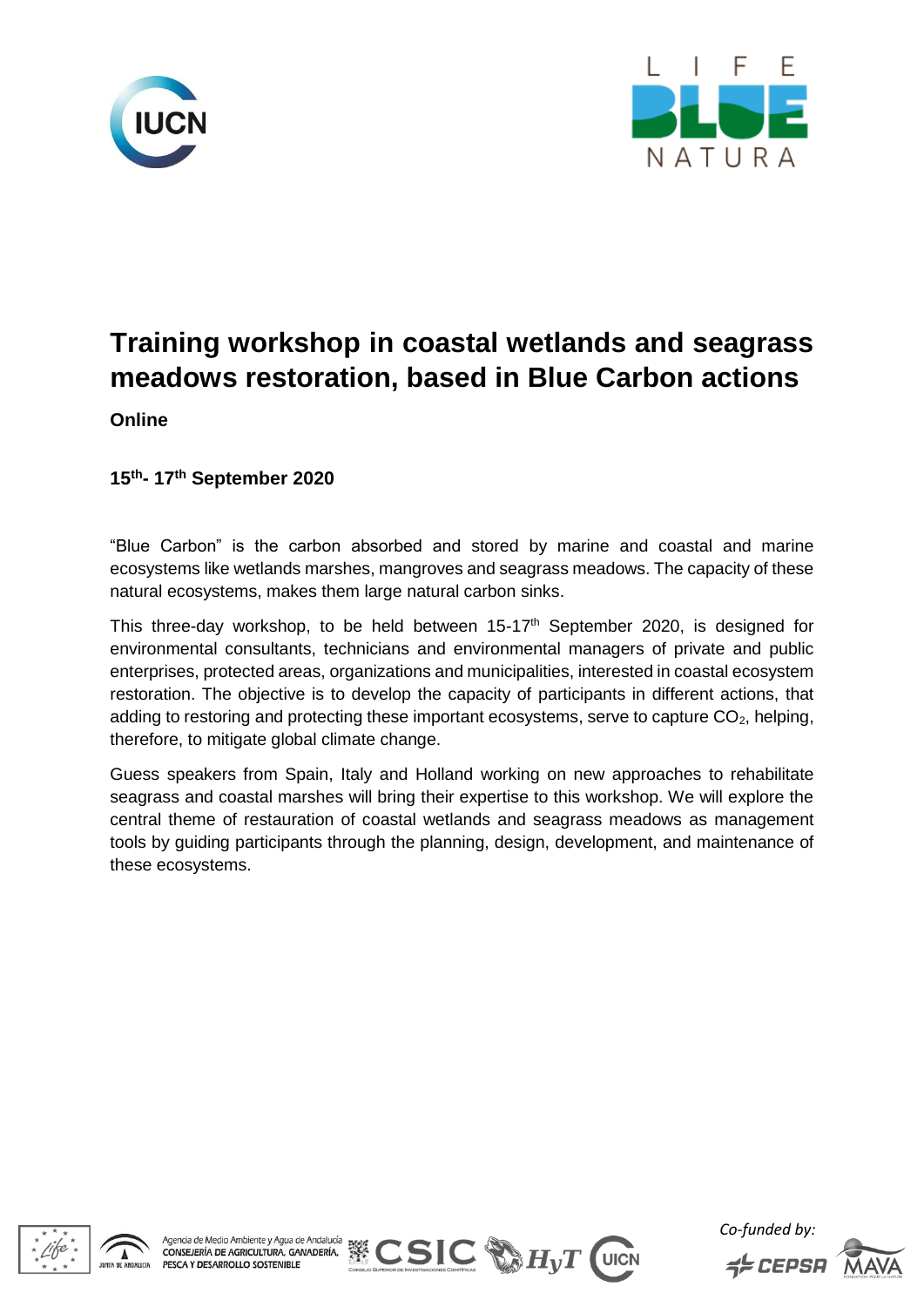



# **AGENDA**

## **TUESDAY 15th September-**

#### **Morning 9:00-13:30**

#### **9:00-9:20 Welcome and introduction to the workshop**

Maria del Mar Otero, IUCN Center for Mediterranean Cooperation (IUCN Med)

**9:20-10:30 Session 1- Dimensions of Blue Carbon in the climate context**

#### **Introduction to Blue Carbon** M. Teunis, *Bureau Waardenburg*

**Blue Carbon Initiatives: Multipurpose opportunities** 

Dorothee Herr, IUCN

Q & A

### **Break 11:00-11:30**

#### **11:30- 12:45 Session 2- Coastal wetlands restoration**

- **History of coastal wetlands in the Netherlands**
- **Wetland restoration principles**
- **Restoration Overview of Dutch wetland restoration projects (Griend / Westerschelde Perkpolder / Wadden Sea).**

K. Didderen, *Bureau Waardenburg*

Q & A

#### **Lunch 13:00-14:00**

**14:00-15:00 Session 3- Coastal Blue Carbon as incentive for wetland restoration** 

- **Blue Carbon potential in Europe**
- **Blue Carbon potential in the Netherlands**
- **The integration of Blue Carbon in restoration projects by a general approach.**
- **Lessons learned during the integration of blue carbon in restoration practices.**

M. Teunis, *Bureau Waardenburg*





*Co-funded by:* **ELEPSA** 

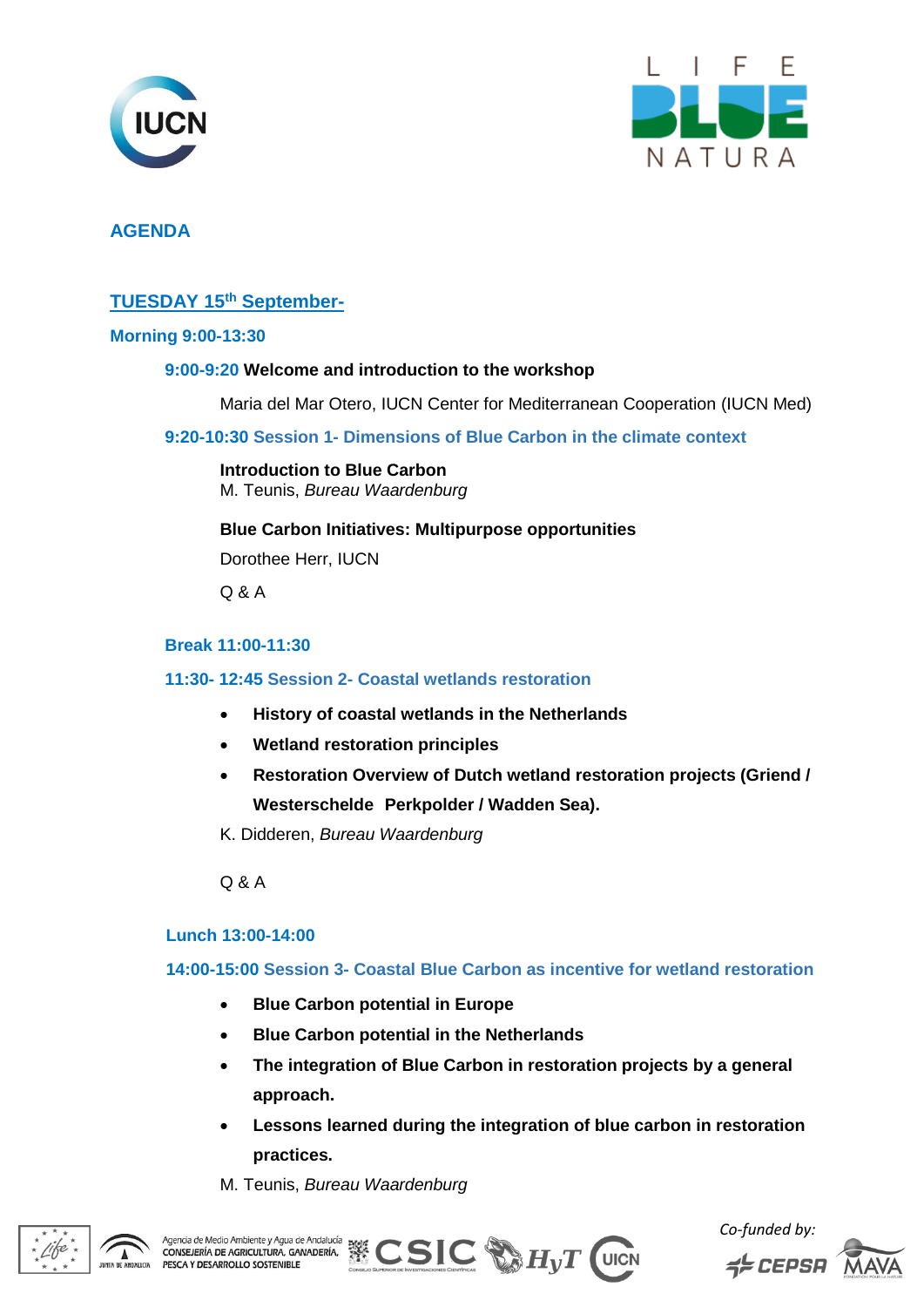



Q & A

# **WEDNESDAY 16th September**

**Morning 9:00-13:30 Session 3- Coastal wetlands restoration projects** 

**9:00-10:30 Experiences learnt from coastal wetlands restoration projects in Spain**

Nuno Caiola IRTA, Spain

Q & A

**Break 10:30-11:00** 

**11:00-13:00 Working group Exercises**

**Introduction to the exercise**

**Step by step elaboration of a restoration project including Blue Carbon actions**

## **Lunch 13:00-14:00**

**14:00-16:00 Working group Exercise**

**Presentation of results**

Q & A

## **THURSDAY 17th September-**

**Morning 9:00-13:30 Session 4- Seagrass restoration projects**

**9:00-10:30 Seagrasses ecosystems: initiating restauration projects**

Jorge Terrados, CSIC, Spain

Q & A

**Break 10:30-11:00** 

**11:00-12:30 Seagrasses restauration: from demonstration to upscaling, experiences learnt from Baleares**

Jorge Terrados, CSIC, Spain

Q & A

**12:30-13:30 Overview of** *Posidonia oceanica* **restoration projects in Italy: results and lessons learnt from project implementation**

Tiziano Bacci, ISPRA, Italy





*Co-funded by:*  $\leq$   $EPPSH$